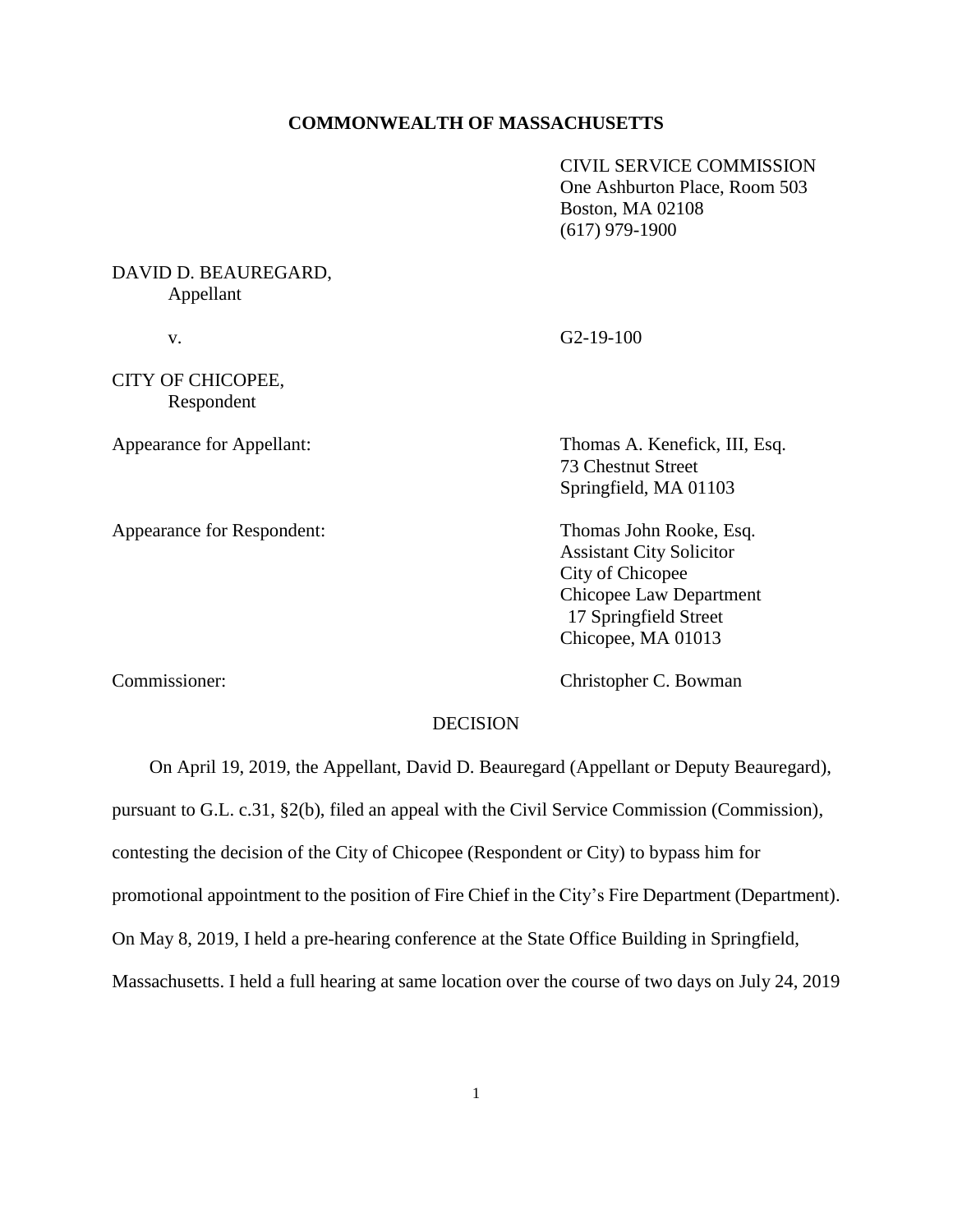and September 25, 2019.<sup>1</sup> The full hearing was digitally recorded and copies of the recordings were provided to the parties. The parties used those recordings to have a written transcript prepared which will serve as the official record of the hearing. The parties submitted post-hearing briefs on December 20, 2019 (Appellant) and December 23, 2019 (Respondent).

# **FINDINGS OF FACT**

The Appellant submitted forty-five (45) exhibits (1 - 45) and the Respondent submitted

fifteen  $(15)$  exhibits  $(R1 - R15)$ .

# *Called by the City:*

j.

Richard Kos, Mayor at the time of bypass, City of Chicopee;

# *Called by the Appellant:*

- Evelyn Rivera-Riffenburg, Former City of Chicopee HR Director;
- John Fitzgerald, Assistant City Solicitor;
- Marshall Moriarty, City Solicitor;
- Dean Desmarais, Former Fire Chief;
- Mark Kosiorek, Fire Prevention Inspector;
- Richard Merchant, current City of Chicopee HR Director;
- David Beauregard, Appellant

and taking administrative notice of all matters filed in the case, pertinent statutes, case law, rules

regulations, policies, and reasonable inferences from the credible evidence; a preponderance of the

evidence establishes the following facts:

1. Chicopee is a city of approximately twenty-three square miles with a population of

approximately 55,000 people located in Hampden County in Western Massachusetts.

[\(https://www.census.gov/quickfacts/fact/table/chicopeecitymassachusetts,US/PST045219\)](https://www.census.gov/quickfacts/fact/table/chicopeecitymassachusetts,US/PST045219)

2. The Appellant is a resident of Chicopee; has been married for thirty-three years and has one

<sup>&</sup>lt;sup>1</sup> The Standard Adjudicatory Rules of Practice and Procedure, 801 CMR §§1.00, *et seq.*, apply to adjudications before the Commission with G.L. c. 31, or any Commission rules, taking precedence.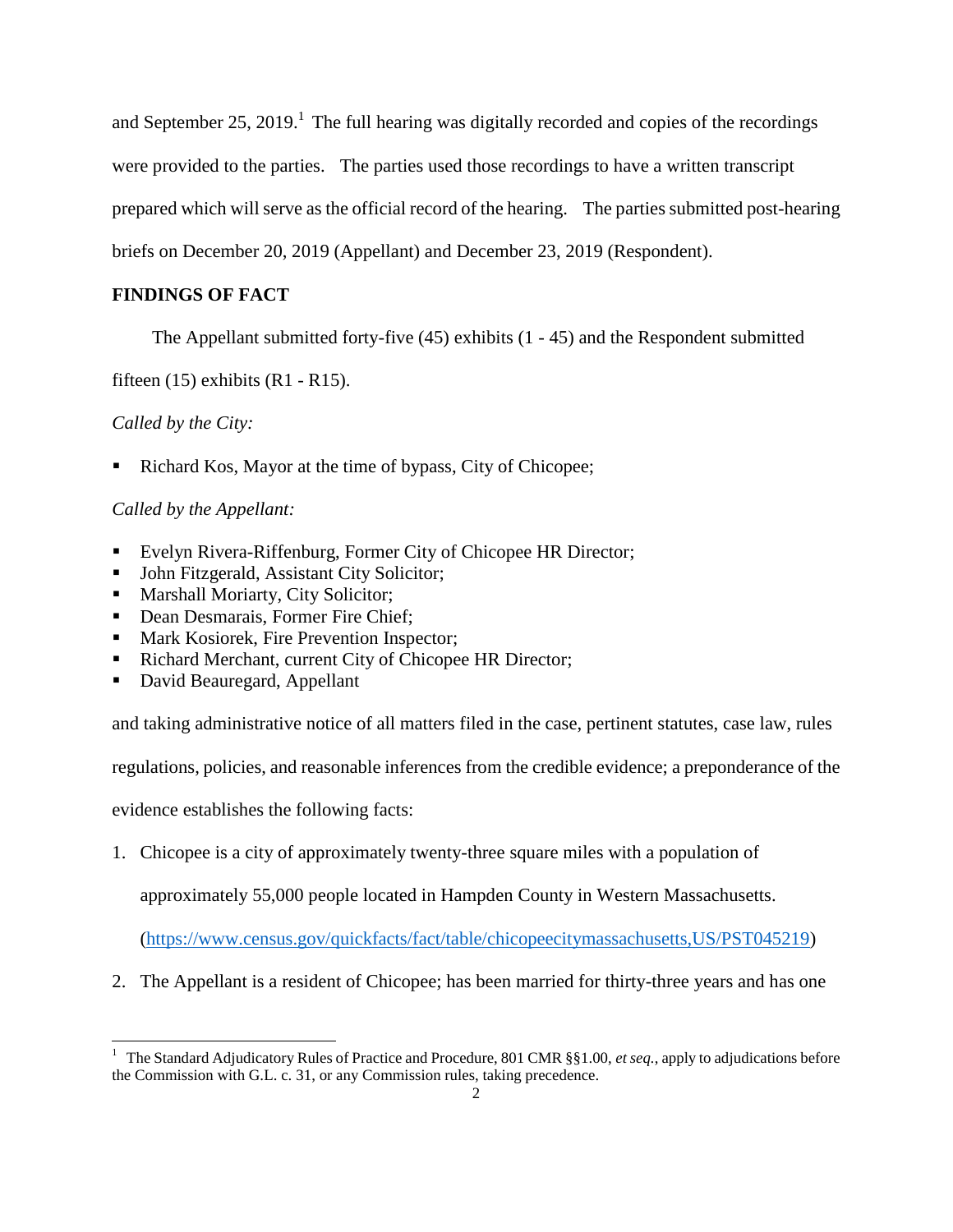child. After graduating from Chicopee High School, he joined the United States Navy and spent six years as an avionics technician working on the flight deck of an aircraft carrier and served during combat operations in the Middle East. After September 11, 2001, the Appellant enlisted in the Navy Reserve and served as an Intelligence Specialist from 2002 to 2005. From 2005 to 2008, the Appellant served in the Air Force Reserve, also as an Intelligence Specialist. (Testimony of Appellant; Exhibit 42)

- 3. The Appellant received numerous awards and certifications while serving in the military. (Testimony of Appellant; Exhibit 42)
- 4. The Appellant has completed sixty credits of college courses at Westfield State University. (Testimony of Appellant)
- 5. In 1994, the Appellant was appointed as a permanent, full-time firefighter in the City's Fire Department. He was promoted to lieutenant in 2000; fire captain in 2007; and Deputy Fire Chief / Executive Officer in 2017. (Testimony of Appellant; Exhibit 42)
- 6. During his tenure at the Fire Department, the Appellant has served as a Training & Security Officer; an instructor at the Massachusetts Firefighting Academy; and a member of the Western Massachusetts Technical Rescue Team. (Exhibit 42)
- 7. The Appellant has numerous certifications including certification as a Fire Officer I, II and III. (Testimony of Appellant; Exhibit 42)
- 8. The Appellant has received numerous awards during his firefighting career, including a Firefighter of the Year Citation for Meritorious Conduct in 2018. (Testimony of Appellant; Exhibit 42)
- 9. In 2016, the Appellant took the civil service examination for Fire Chief and received a score of 92, placing him first on the eligible list for Westfield Fire Chief. (Stipulated Fact)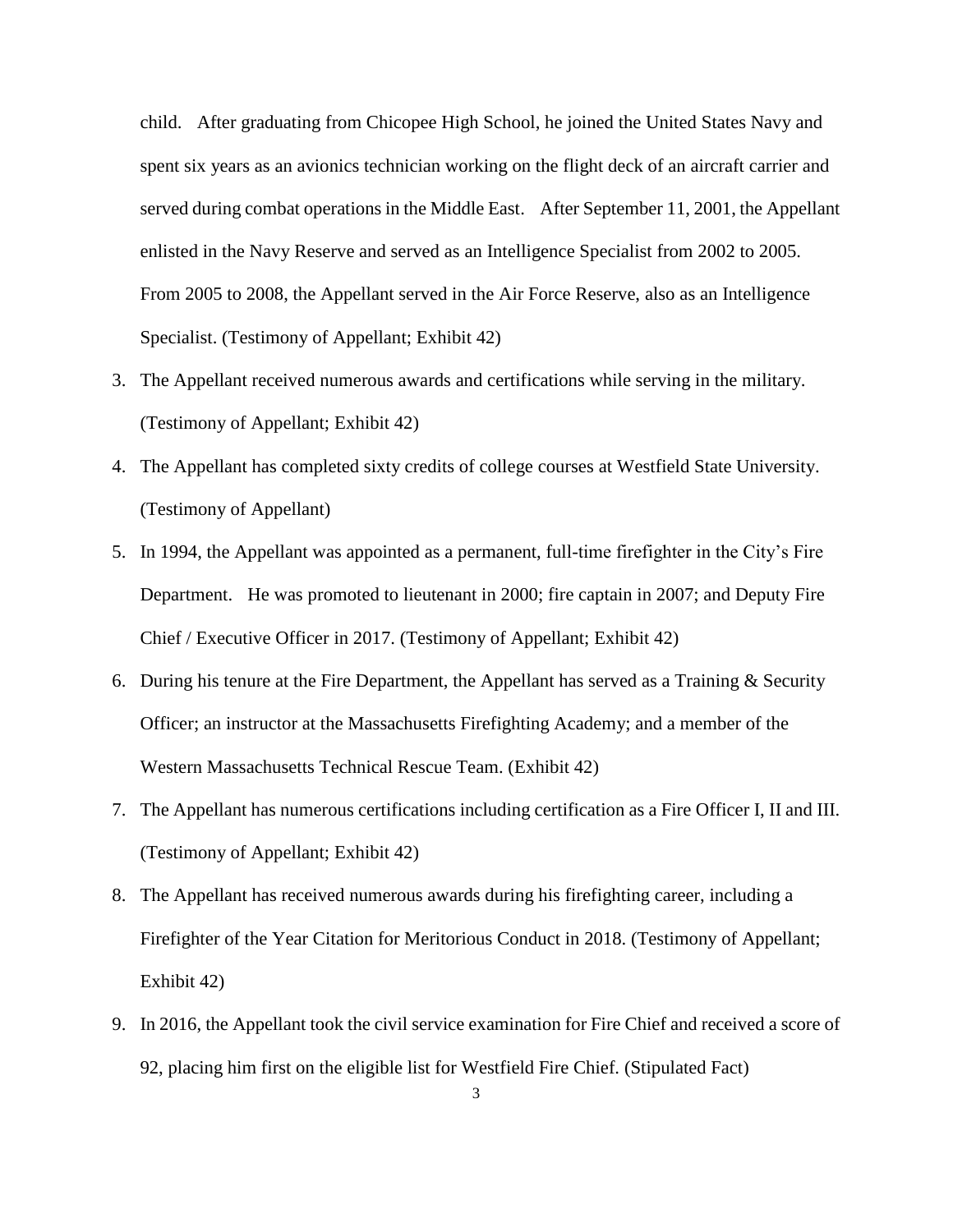- 10. During a previous hiring cycle in 2016, the City bypassed the Appellant for promotional appointment to Fire Chief, opting to promote Dean Desmarais as Fire Chief. (Testimony of Chief Desmarais)
- 11. The Appellant did not contest the bypass in 2016, as he concluded that Desmarais, who had served as Deputy Chief / Executive Officer, was more qualified for the position. (Testimony of Appellant)
- 12. The Appellant was subsequently promoted to Deputy Fire Chief in 2017 and was designated by Desmarais to serve as Executive Officer of the Department. In the absence of the Fire Chief (i.e. – when the Chief was on vacation, etc.), the Appellant, as the Executive Officer, was responsible for the day-to-day operations of the Department. (Testimony of Chief Desmarais and Appellant)
- 13. The Appellant, Desmarais and their respective spouses, have become friends. (Testimony of Chief Desmarais)
- 14. Months prior to his retirement in March 2019, Desmarais, on multiple occasions, encouraged the City's Mayor (Richard Kos) to promote the Appellant to the position of Fire Chief. (Testimony of Mayor Kos)
- 15. Richard Kos served as the City's Mayor from 1997 to 2004 and then from 2014 to 2020. He chose not to seek re-election in 2019. Relevant to this appeal, Kos was the City's Mayor (and Appointing Authority) when the Appellant was bypassed for promotion to Fire Chief in 2016 and 2019. (Testimony of Mayor Kos)
- 16. During the 2016 promotional process, Mayor Kos used an "enhanced interview process" in which Fire Chiefs from other communities participated in the selection process. The Appellant, after his interview in 2016, was rated poorly by the Panel, including in the area of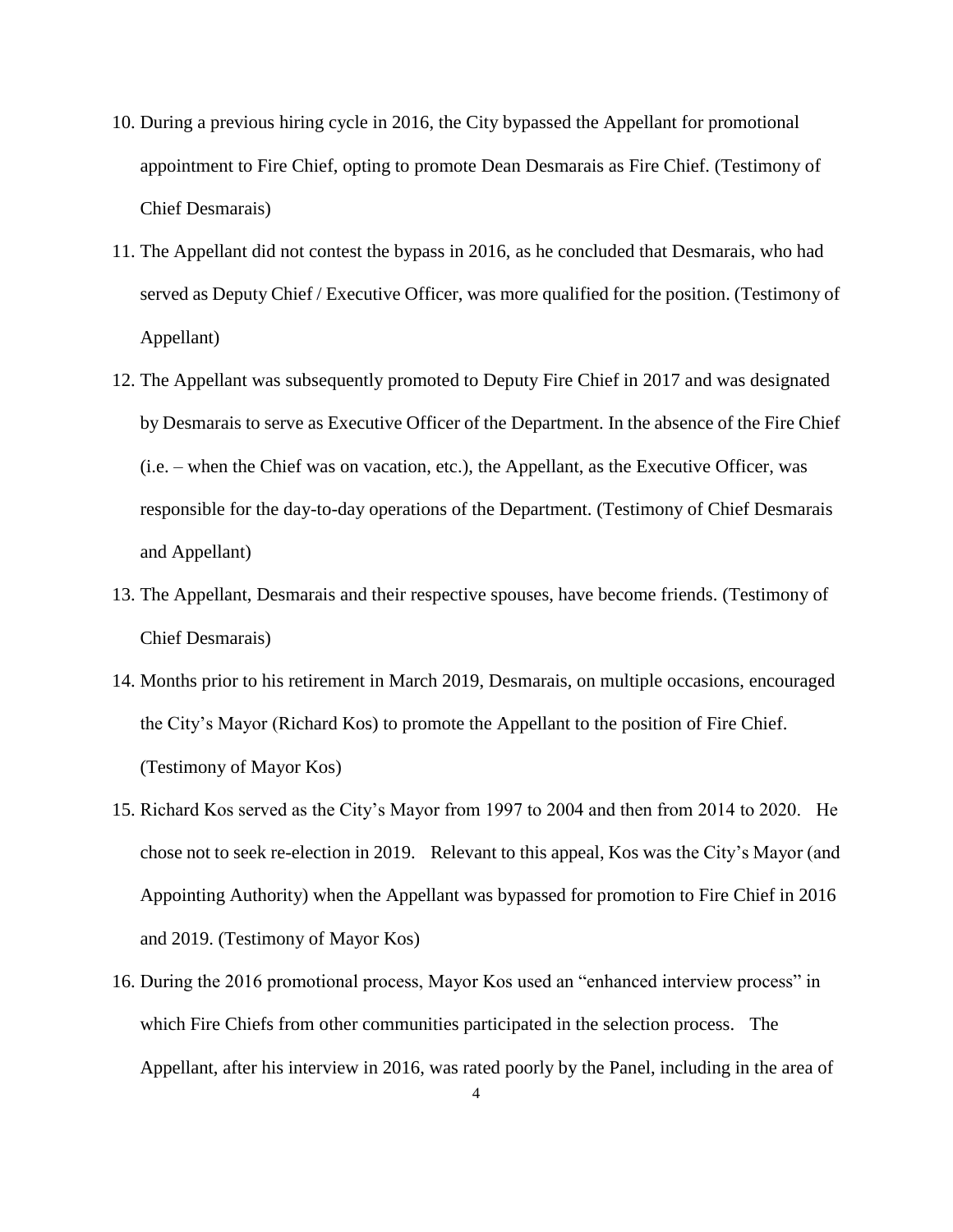communication. (Testimony of Mayor Kos)

- 17. Since 2016, the Appellant has enrolled in training programs to address the deficiencies cited by the Panel, including a training program administered by the University of Maryland. (Testimony of Appellant)
- 18. At the time that Desmarais announced his plan to retire as Fire Chief in 2019, the eligible list for Fire Chief, established on September 20, 2016, was still active. While eligible lists typically expire two years after the establishment date, they are routinely extended to a date (on the first of the month) equal to three years after the date of the examination if no subsequent examination has been given. Applied here, the eligible list for Chicopee Fire Chief was set to expire on May 1, 2019. (Testimony of Merchant)
- 19. At the time that Desmarais announced his pending retirement in 2019, there were four names on the eligible list for Chicopee Fire Chief. The City, using the authority delegated by the state's Human Resources Division (HRD) to all civil service communities, created a Certification with the names of the top three candidates on the eligible list. Two candidates, including the Appellant, signed the Certification as willing to accept appointment. The third candidate on the Certification notified the City that he was not willing to accept the appointment. (Testimony of Merchant and Riffenburg)
- 20. The City's then-Human Resources Director mistakenly believed that the City was not permitted to consider the next candidate (then-Captain Stamborski) on the eligible list. Thus, the Mayor was presented with only *two* candidates to consider for promotional appointment, even though the statutory "2N+1" formula allowed for consideration of the top *three* candidates *willing to accept appointment*. (Testimony of Merchant)
- 21. On February 19, 2019, the Appellant and the second-ranked candidate were interviewed by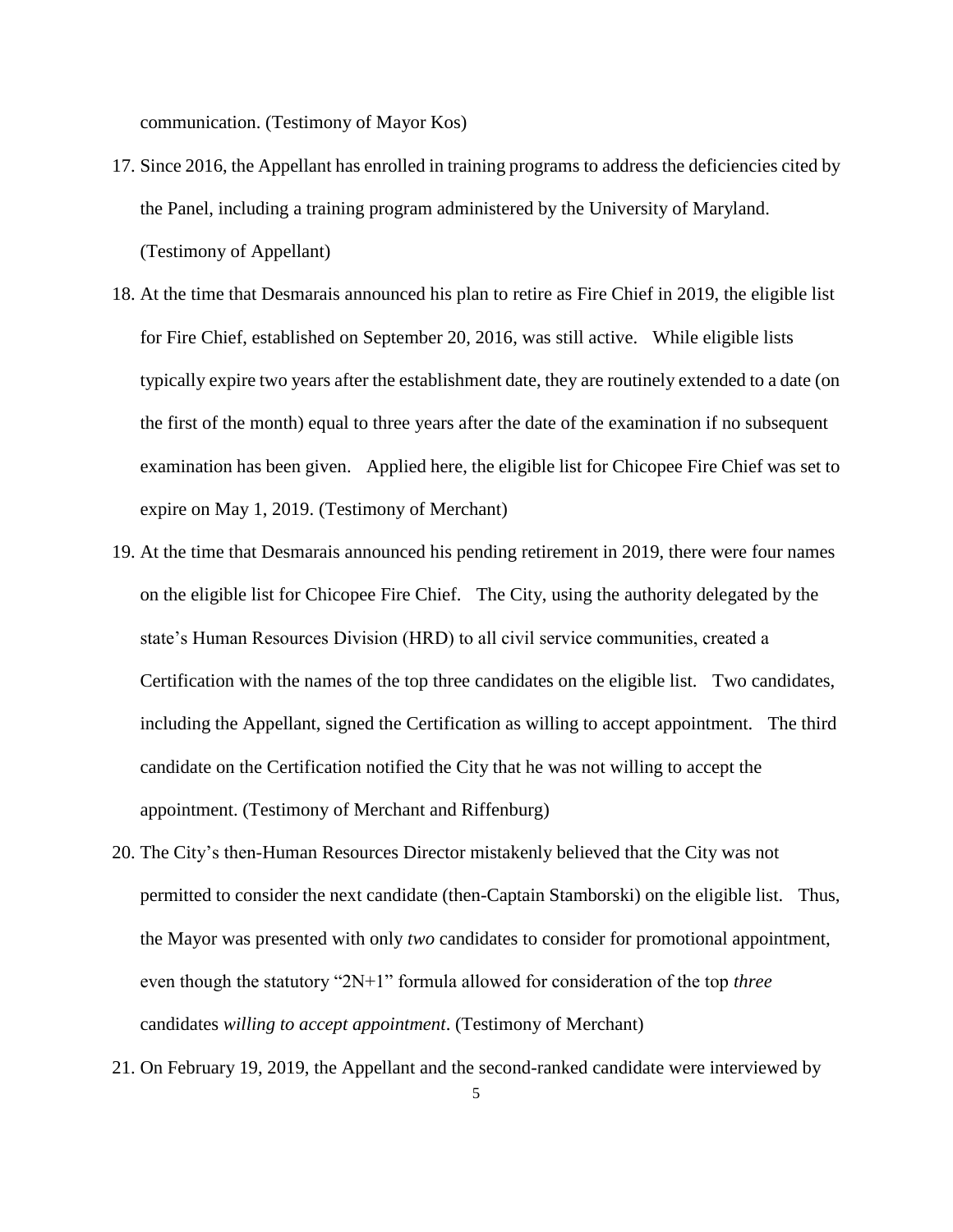Mayor Kos and this then-HR Director for consideration of promotion to Fire Chief. (Testimony of Mayor Kos and Riffenburg)

- 22. During his testimony before the Commission, the Appellant stated that: " … I do have a halting way of speaking. It's a stutter ... but in the past, you know, I articulate and I get my point across. People understand what I'm saying, and it is what it is." (Testimony of Appellant)
- 23. During the interview on February 19, 2019, both the Appellant and the second-ranked candidate were asked identical questions that were presented to them during the 2016 interview of Fire Chief, with three additional questions being asked during the February 19, 2019 interview. (Testimony of Mayor Kos)
- 24. Mayor Kos was looking to promote a fire chief who had a vision for the future of the Chicopee Fire Department and energy in a way that would move the department forward and take the opportunity to make this department more robust and deal with many of the issues, as well as current situations, whether it be manpower and how to allocate them and how to operate the fire and ambulance services and what creativity he could incorporate into the consolidation of services. Mayor Kos was looking for a fire chief who had a vision for consolidation of services, or making it more efficient and cost-saving, but not only maintaining the services, but enhancing the services. Mayor Kos wanted to know what vision the candidates had for the department and what goals they had to improve the department. (Testimony of Mayor Kos)
- 25. While Mayor Kos found the Appellant's answers to be consistent with those of a person who had been on the job for a long time, he was concerned that, when he (Mayor Kos) delved into these questions further, the Appellant just "paused" and at one point, gave no response. After the interviews, Mayor Kos opined to the HR Director that the Appellant's interview was a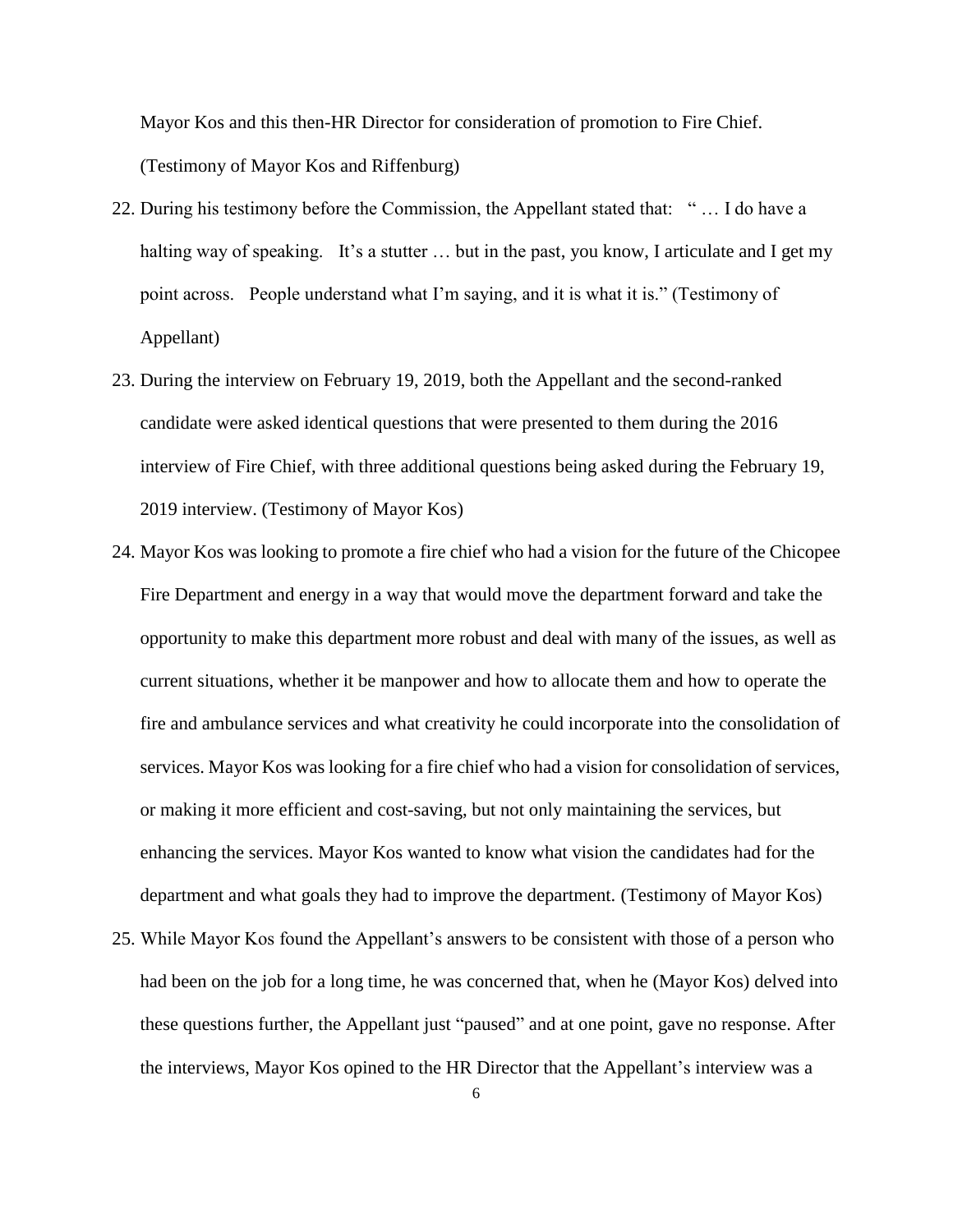"dud". (Testimony of Mayor Kos)

- 26. Specifically, Mayor Kos concluded that the Appellant was unable to express or articulate any insights or vision he had for the fire department; that he did not have any innovative ideas about implementing change within the fire department; and that he did not express any level of energy or level of interaction. The Mayor had similar concerns regarding the second-ranked candidate. (Testimony of Mayor Kos)
- 27. The City's then-Human Resources Director also participated in the interview of the Appellant. She (the HR Director) had worked with the Appellant over the past couple of years in his capacity as Executive Officer and, *based on her observations during those years*, she believed the Appellant was qualified for the position of Fire Chief and she shared that opinion with the Mayor. (Testimony of Riffenburg)
- 28. The HR Director, however, also found the Appellant's interview performance to be poor. She observed that there were many long pauses (up to what felt like 20 seconds) between answers; some of the questions were not answered fully; and some of the Appellant's answers required additional questions to get a more complete answer. (Testimony of Riffenburg)
- 29. Several days after the interview with the Appellant, the HR Director was at the Fire Department Headquarters and meeting with the Chief and his deputies, for her regular bi-weekly meetings. After the meeting, the Appellant asked to speak with her in his office. The Appellant then stated he was unhappy with his performance during the interview. He then stated that if he had to hire himself based on that interview, he wouldn't hire himself. (Testimony of Riffenburg)
- 30. Mayor Kos, based on his prior experience, had concluded that a candidate's interview performance was not always predictive of how they would perform in the position. He cited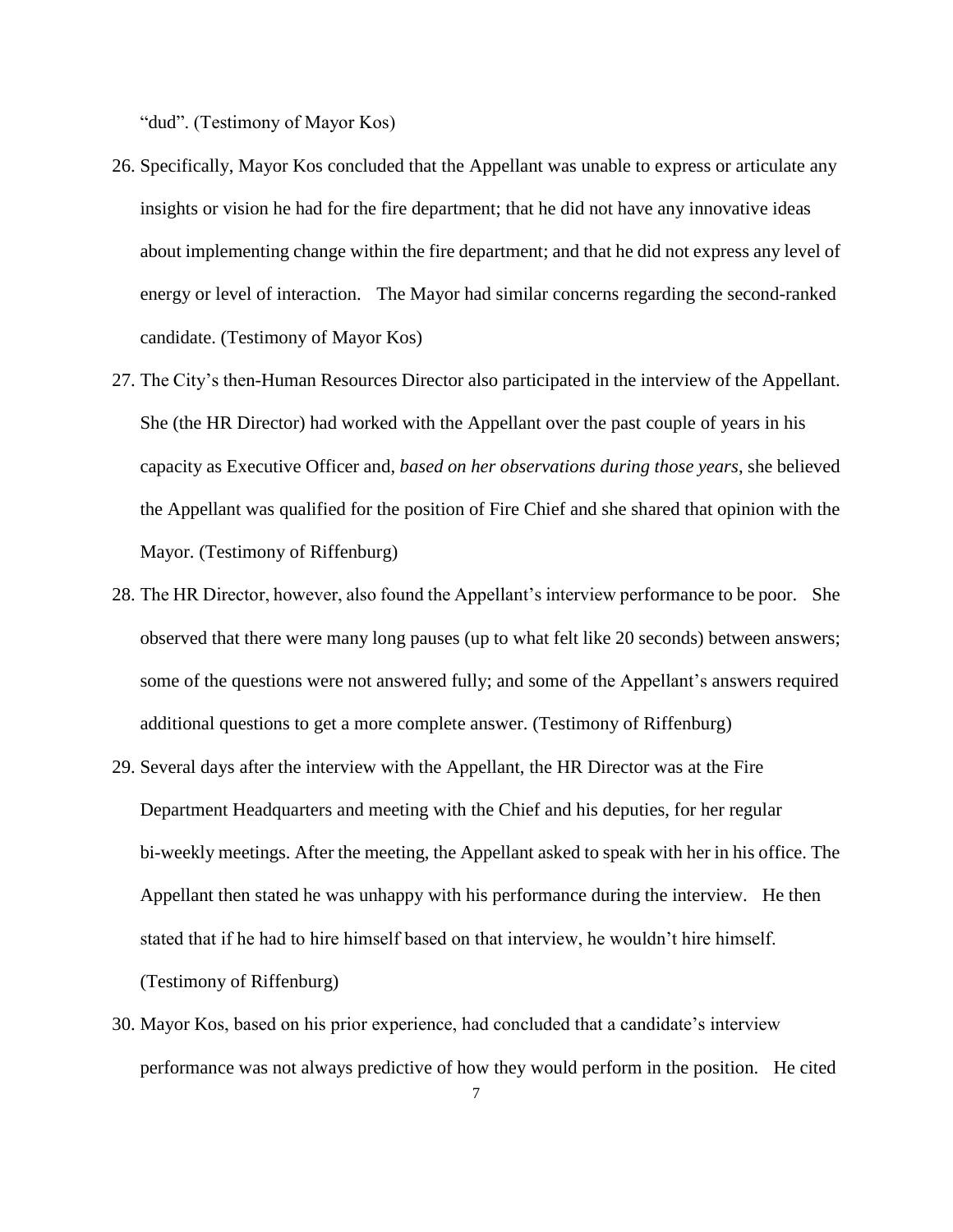the example of a candidate for DPW head that had not performed well during her interview, but, ultimately, had proven to be a strong DPW head for the City. (Testimony of Mayor Kos)

- 31. In the case of the DPW head, Mayor Kos, based on the candidate's interview performance, first appointed that candidate as an "acting" or "temporary" agency head, followed by a permanent appointment after a period of successful performance by the candidate on the job. (Testimony of Mayor Kos)
- 32. Rather than letting the current eligible list expire, and calling for a new examination, Mayor Kos decided that he wanted to appoint the Appellant as a "temporary" Fire Chief; provide the Appellant with a list of duties to be accomplished during this temporary period; and then assess whether the Appellant should be appointed as a "permanent" Fire Chief prior to the expiration of the eligible list on May 1, 2019. (Testimony of Mayor Kos and Merchant)
- 33. During this same period of time, the City's Human Resources Director took a position with another community and Mayor Kos retained the services of someone who had served the City in that capacity in the past. Mayor Kos asked the (new) Human Resources Director and the City Solicitor to confirm that a temporary appointment was permitted. The HR Director, after consulting with the state's Human Resources Division (HRD), and the City Solicitor both advised the Mayor that a temporary appointment was permitted under the civil service law. (Testimony of Mayor Kos, Moriarty and Merchant)
- 34. After being offered the position of "temporary" Fire Chief by the Mayor, the Appellant consulted with then-Chief Desmarais, who had been strongly advocating for the Appellant's appointment and a local attorney familiar with civil service law. Based on his conversations with the attorney and Desmarais, the Appellant concluded that a temporary appointment, in these particular circumstances, was "illegal". He subsequently conveyed his opinion that the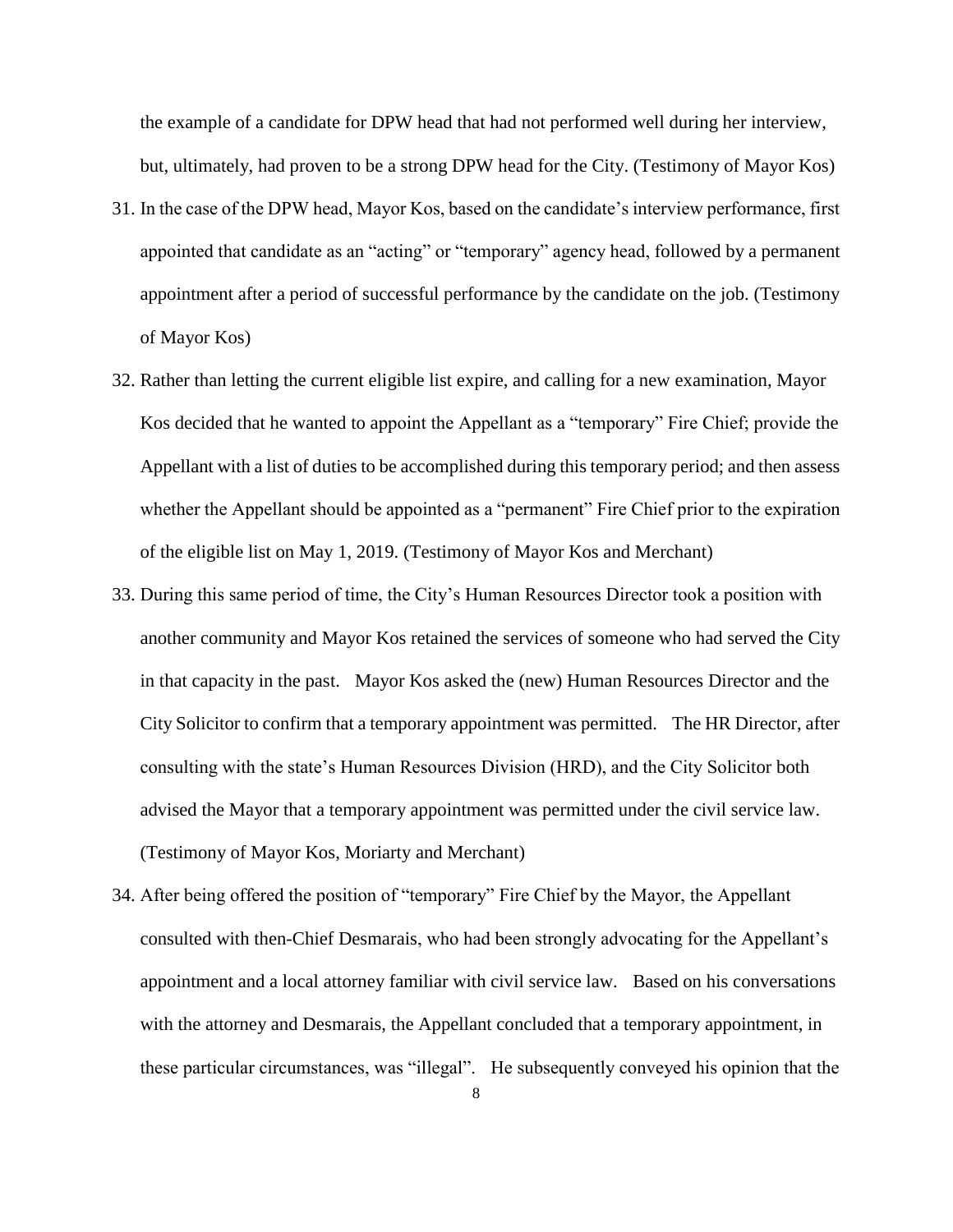appointment was not permitted under the civil service law to the City Solicitor and the City's HR Director; told them that he would be "impugning his integrity" if he accepted a temporary appointment; and declined the temporary appointment. (Testimony of Appellant)

- 35. On March 12, 2019, the same day that Desmarais was set to retire, the Appellant attended a meeting with the City Solicitor and Human Resources Director at which time he (the Appellant) reiterated his opinion that a "temporary" appointment was not permitted under civil service law. Relevant to this appeal, there was also a discussion regarding the continuity of operations at the Fire Department, given that Desmarais would no longer be Fire Chief as of the close of business that day (March  $12<sup>th</sup>$ ). (Testimony of Appellant, Merchant and Moriarty)
- 36. The Appellant, the HR Director and the City Solicitor have somewhat different recollections of what was said regarding the issuance of certificates pending the appointment of a (permanent or temporary) Fire Chief. (Testimony of Moriarty, Merchant and Appellant) Based on a careful review of testimony at the hearing; a review of the transcript of their testimony; and the relevant exhibits, including the hand-written contemporaneous notes taken by the HR Director, I find the following. The Appellant, at this meeting, stated that he, as the Department's Executive Officer, would be responsible for the day-to-day operations of the Fire Department in the Chief's absence, *except for permitting issues*. The Appellant did not explicitly reference "smoke detector" inspection certificates, which must be issued by the City's Fire Department prior to any real estate closing; and he did not state that the 15-20 certificates issued weekly would be put in limbo.
- 37. The Appellant spoke with the State Fire Marshall's office the next day and confirmed that the City would need to ask the Fire Marshall to designate someone other than Desmarais to sign-off on these certificates. He failed to communicate this information to Town Officials

9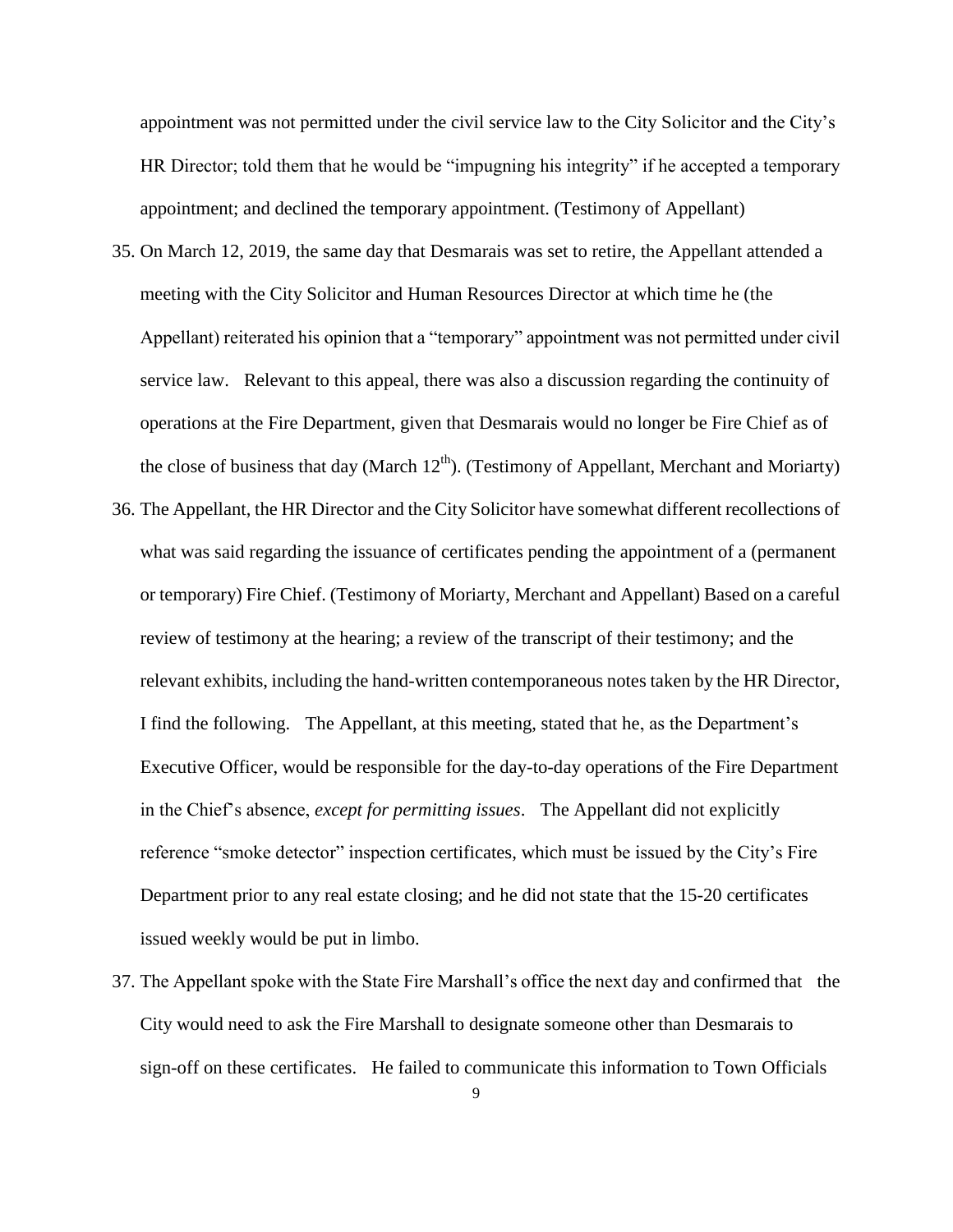(Mayor, City Solicitor, HR Director) and directed the City's fire inspectors to stop issuing smoke detector inspection certificates forthwith. (Testimony of Appellant)

- 38. On Friday, March 15, 2019, the Mayor was at a bishop's luncheon when he received a phone call from the head of the Greater Springfield Realtors. He advised the Mayor there were not going to be any smoke detector inspection certificates issued until there is a fire chief appointed. (Testimony of Mayor Kos)
- 39. The Mayor informed the Law Department of this phone call and later learned that the City needed someone designated by the State Fire Marshal. Later that day, the State Fire Marshal granted a "Delegation of Authority" to the Mayor granting him the authority to delegate the responsibility of issuing smoke detector inspection certificates to members of the Chicopee Fire Department. Subsequently, Mayor Kos delegated that authority to fire prevention officers assigned to do smoke detector certificate inspections and the 10-15 certificates that were in limbo were issued. (Testimony of Mayor Kos and Exhibit R13)
- 40. On March 28, 2019, the Mayor issued the Appellant a written reprimand for the Appellant's failure to notify him of the need to obtain a change in delegated authority from the State Fire Marshall to ensure a continuity of services (issuance of smoke detector inspection certificates). (Exhibit R14)
- 41. Sometime after March 12, 2019, Mayor Kos learned from his new Human Resources Director that there was another candidate on the eligible list who: a) had not been notified of the vacancy; b) had not been given the opportunity to sign the Certification as willing to accept appointment to Fire Chief; and, thus, c) had not been considered for appointment by the Mayor. That person was Captain Daniel Stamborski. Captain Stamborski was contacted by the HR Department and he expressed an interest in being interviewed for the position of fire chief.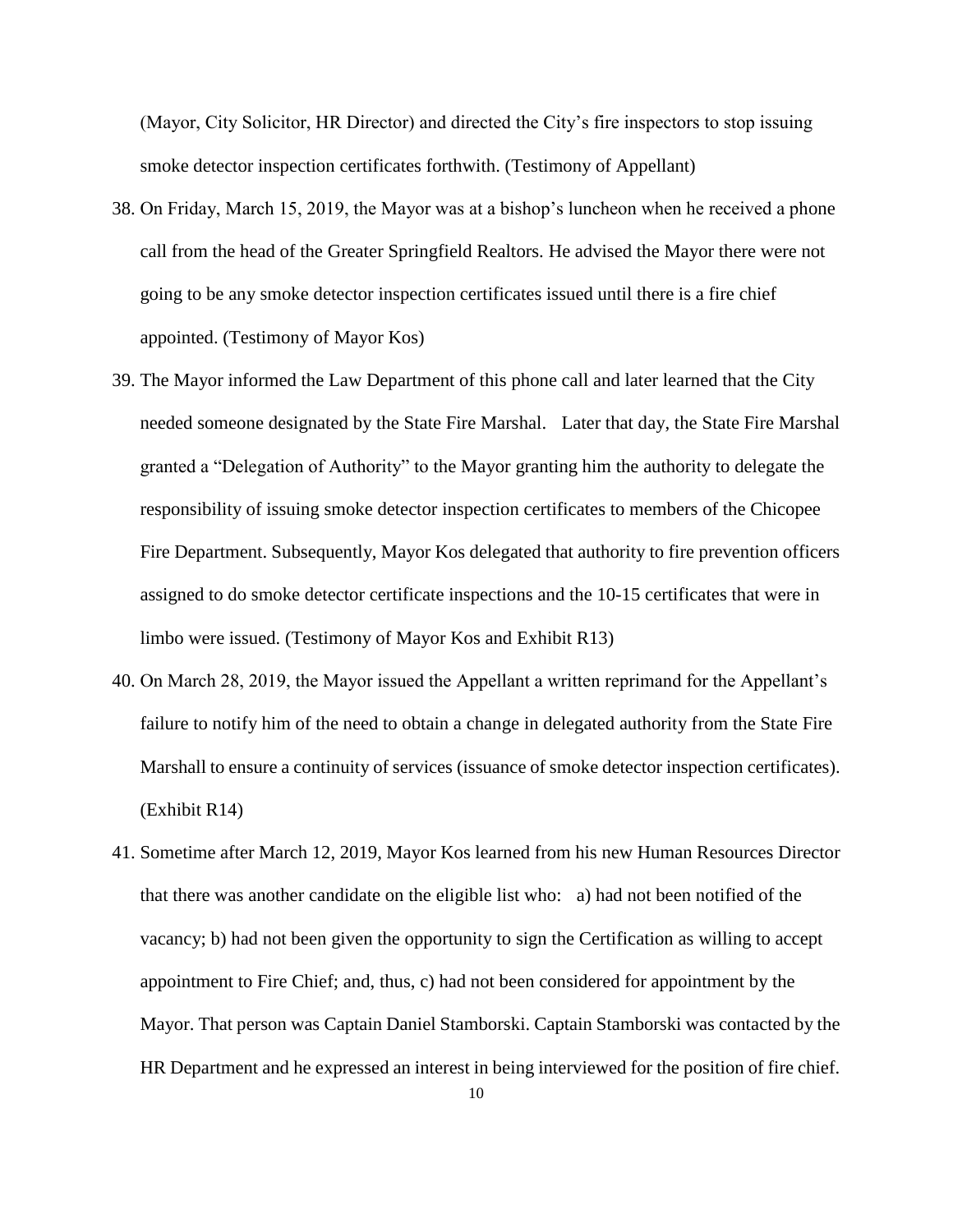He then presented to the HR Department and signed the Certification. (Testimony of Mayor Kos)

- 42. On March 14, 2019, Captain Stamborski submitted a cover letter to the HR Director, along with his resume, for consideration and review in anticipation of his upcoming interview for the fire chief position. (Exhibit R3)
- 43. Captain Stamborski was appointed as a fire fighter in Chicopee in 1997, promoted to lieutenant in 2007 and promoted to captain in 2010. In addition, he is the broker/owner of a real estate business since 2012 and he has been a licensed realtor since 1997. During the period of 2002 through 2007, he was a manager for a local business overseeing building development of homes in Chicopee and responsible for contractor supervision, sub-contracting, budget management, scheduling and overall project and financial management for the company. He has taken over forty-six courses at the Massachusetts Fire Academy and is certified as an EMT, 911 dispatcher and a certified scuba diver. He received three certificates of recognition in 2011, 2012 and 2014 for saving a human life and other awards. (Exhibit R3)
- 44. In addition to Captain Stamborski's resume attached to the cover letter dated March 14, 2019, he attached an additional document citing eighteen separate bullets to address the immediate department needs, short-term goals and long-term goals. (Exhibit R3)
- 45. On March 20, 2019, Stamborski was interviewed by Mayor Kos in the presence of the new HR Director. Mayor Kos described the interviews between the Appellant and Stamborski as "day and night". The Mayor found that the difference was the energy level and the thought processes that went on during the interview with Stamborski. The Mayor found that there was no hesitation or pauses in Stamborski's responses; he answered all of the questions without hesitation; his answers were thoughtful and directly related to the vision and goals for the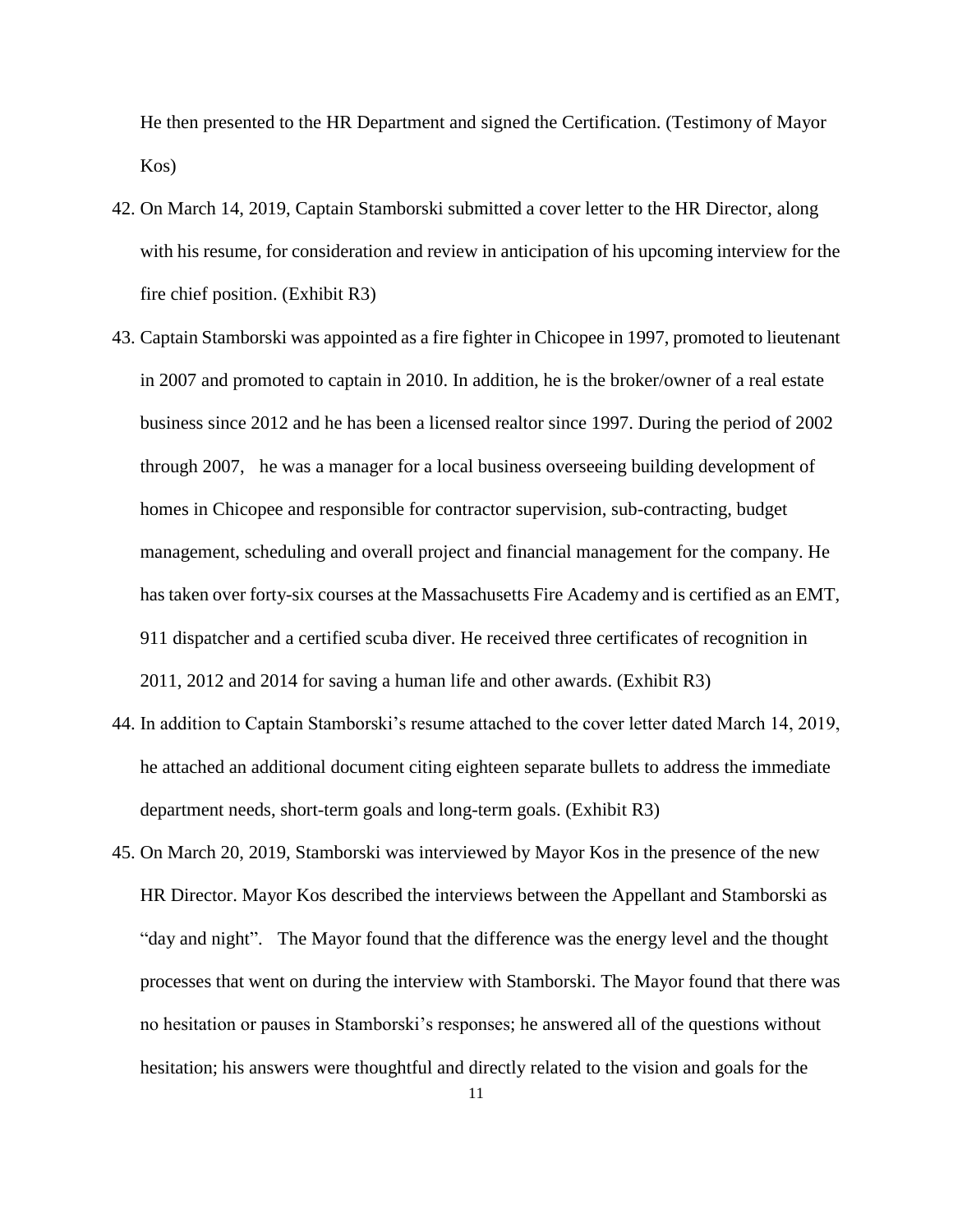department. (Testimony of Mayor Kos)

- 46. On April 2, 2019, the City notified HRD that it was appointing Stamborski as Temporary Fire Chief. (Exhibit 34)
- 47. The Mayor, via the Human Resources Director, gave Stamborski the same duties to complete that he had intended on giving to the Appellant. Stamborski completed those tasks and both the Mayor and HR Director were impressed with his performance. (Testimony of Merchant)
- 48. Mayor Kos appointed Stamborski as permanent Fire Chief on April 29, 2019, just prior to the expiration of the eligible list. (Stipulated Fact)
- 49. By letter dated May 10, 2019, the Mayor notified the Appellant that he had been bypassed for promotional appointment including: a) the Appellant's poor interview performance, including his ability to articulate his vision for the Fire Department; b) Stamborski's superior interview performance, including his inability to articulate a vision for the Fire Department; and c) the Appellant's failure to ensure a continuity of services in the Fire Department and failing to notify the Mayor about the issues related to the interruption of smoke detector inspection certificates. (Exhibit R15)

#### *Legal Standard*

 The fundamental purpose of the civil service system is to guard against political considerations, favoritism, and bias in governmental hiring and promotion. The commission is charged with ensuring that the system operates on "[b]asic merit principles." Massachusetts Assn. of Minority Law Enforcement Officers v. Abban, 434 Mass.256, 259 (2001), citing Cambridge v. Civil Serv. Comm'n., 43 Mass.App.Ct. 300, 304. "Basic merit principles" means, among other things, "assuring fair treatment of all applicants and employees in all aspects of personnel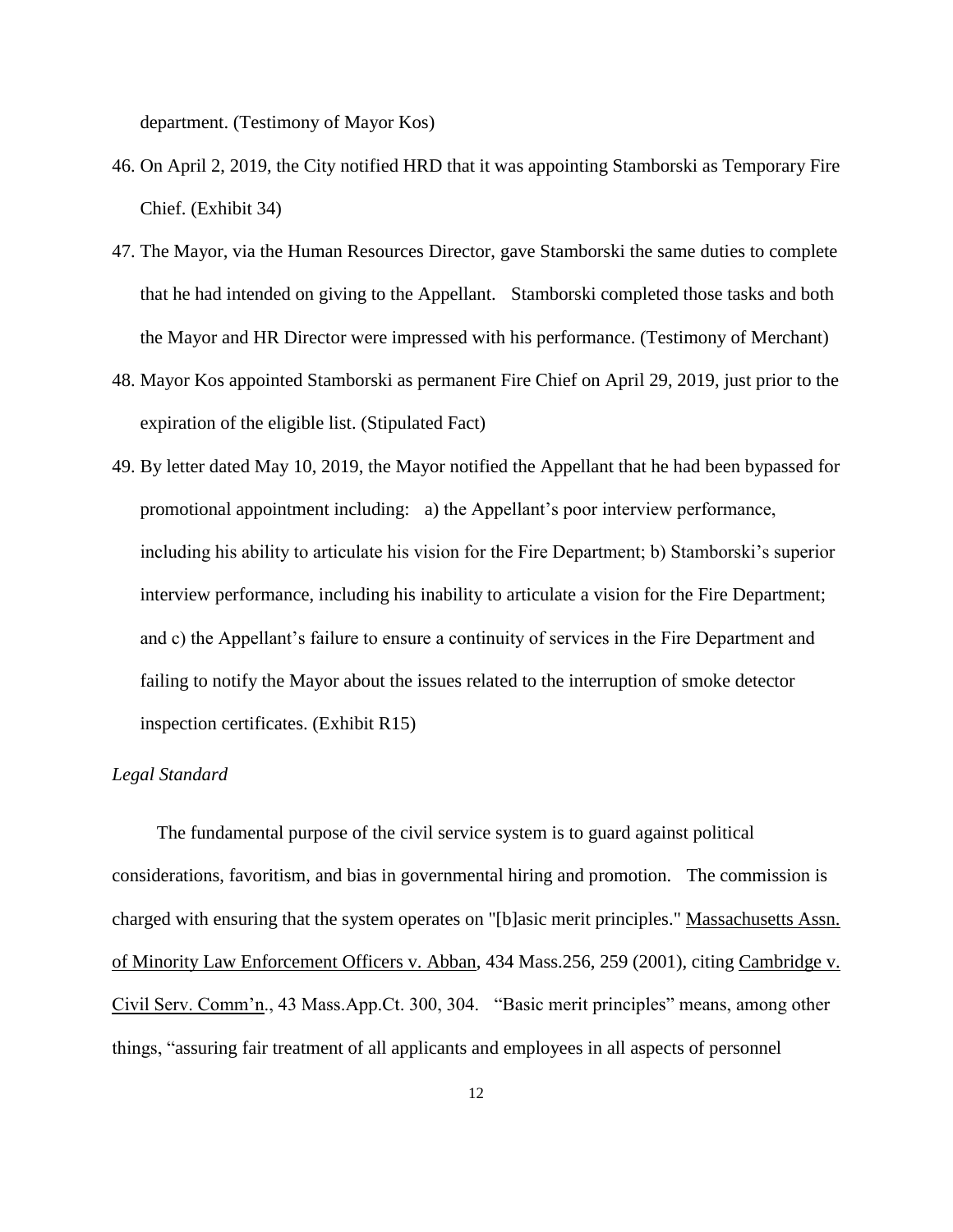administration" and protecting employees from "arbitrary and capricious actions." G.L. c. 31, § 1.

 The role of the Civil Service Commission is to determine "whether the Appointing Authority has sustained its burden of proving that there was reasonable justification for the action taken by the appointing authority." Cambridge at 304. Reasonable justification means the Appointing Authority's actions were based on adequate reasons supported by credible evidence, when weighed by an unprejudiced mind, guided by common sense and by correct rules of law. Selectmen of Wakefield v. Judge of First Dist. Ct. of E. Middlesex, 262 Mass. 477, 482 (1928). Commissioners of Civil Service v. Municipal Ct. of the City of Boston, 359 Mass. 214 (1971).

 The Commission's role, while important, is relatively narrow in scope: reviewing the legitimacy and reasonableness of the appointing authority's actions (City of Beverly v. Civil Service Comm'n, 78 Mass.App.Ct. 182, 189, 190-191 (2010) citing Falmouth v. Civil Serv. Comm'n, 447 Mass. 814, 824-826 (2006) and ensuring that the appointing authority conducted an "impartial and reasonably thorough review" of the applicant. Beverly. The Commission owes "substantial deference" to the appointing authority's exercise of judgment in determining whether there was "reasonable justification" shown. Beverly citing Cambridge at 305, and cases cited. *Parties' Arguments*

 The City argues that the Appellant's inability to fully answer questions at the interview; his inability to articulate a vision for the Fire Department at that interview; and his failure to notify the Mayor about the interruption of services at the Fire Department, before and after they occurred, justified the Mayor's decision to bypass him in favor of Stamborski, a lower-ranked candidate who performed well at the interview and articulated a clear vision for the Fire Department.

Further, the City argues that Stamborski's strong performance during his temporary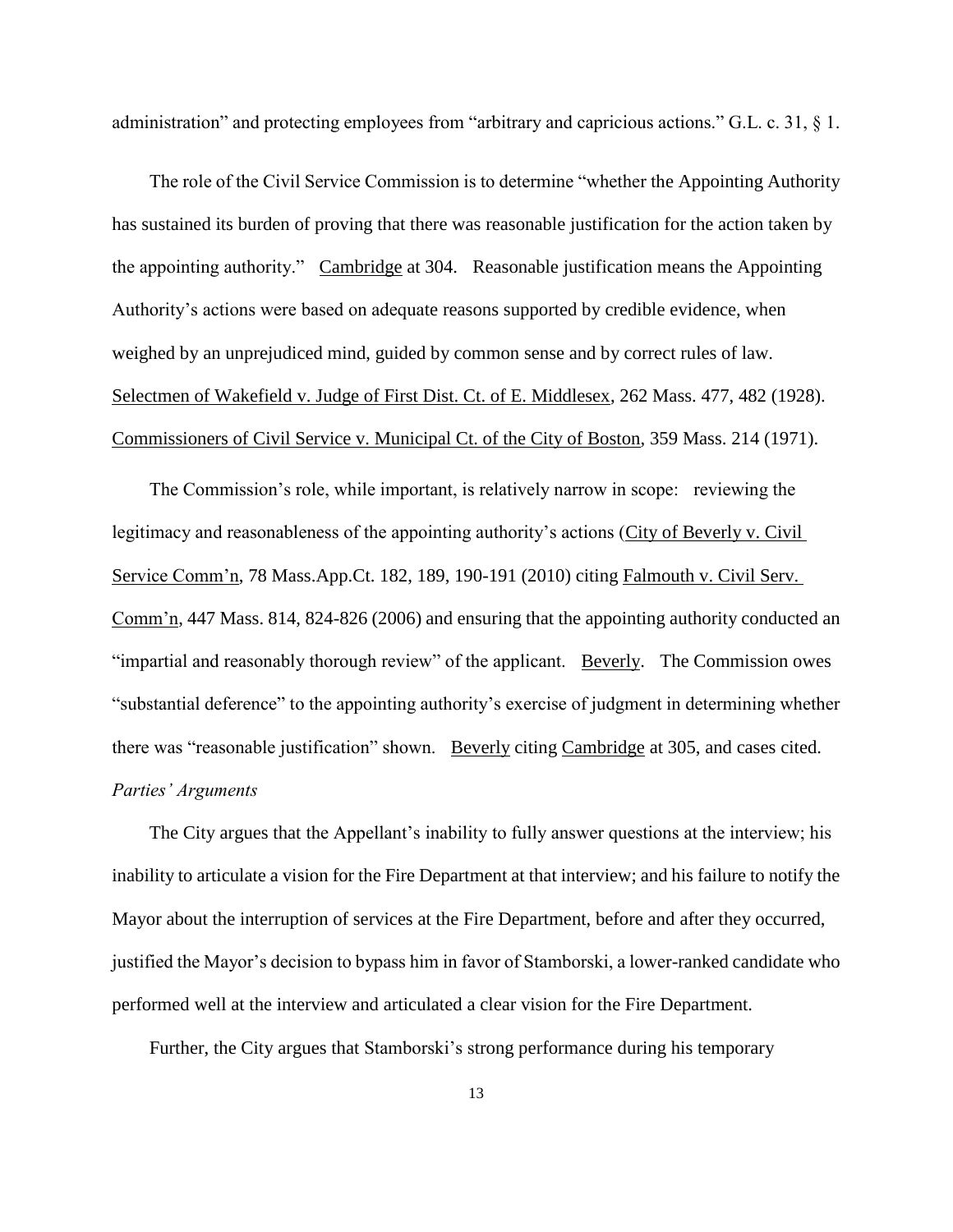appointment, which the Appellant declined, justified the Mayor's decision to appoint Stamborski as the permanent Fire Chief.

 The Appellant argues that the Mayor's decision to bypass him for promotional appointment was the result of the Mayor's personal bias against him based on the Mayor's mistaken belief that the Appellant acted deliberately to embarrass the Mayor in regard to the interruption of smoke detector inspection certificates. The Appellant argues that the Mayor's decision to issue a written reprimand for this incident was a pretext for bypassing him for promotional appointment.

 Further, the Appellant argues that the Mayor's decision to make a temporary appointment was not consistent with the civil service law and that the Appellant's rightful objection to this unlawful action created another impermissible reason for bypass.

 Finally, the Appellant argues that the Mayor's conclusion regarding his poor interview performance is inconsistent with the Appellant's testimony and demeanor at the hearing before the Commission as well as the Appellant's presentation skills at prior City Council and other meetings and his ability to serve as an effective trainer / instructor.

### *Analysis*

 I carefully considered all of the witness testimony throughout the two days of hearing conducted at the Springfield State Building. I reviewed the testimony again by reading the transcripts. I reviewed all of the exhibits, the stipulated facts and the post-hearing briefs submitted by the parties. To ensure clarity, I have not overlooked any of the witness testimony, proposed findings or arguments. In those instances where I did not include all or parts of the testimony of a witness in my findings, I did so not by omission, but rather, because I did not find the testimony relevant and/or I did not credit that portion of his/her testimony.

A central question here is whether Mayor Kos, who served as the Appointing Authority at the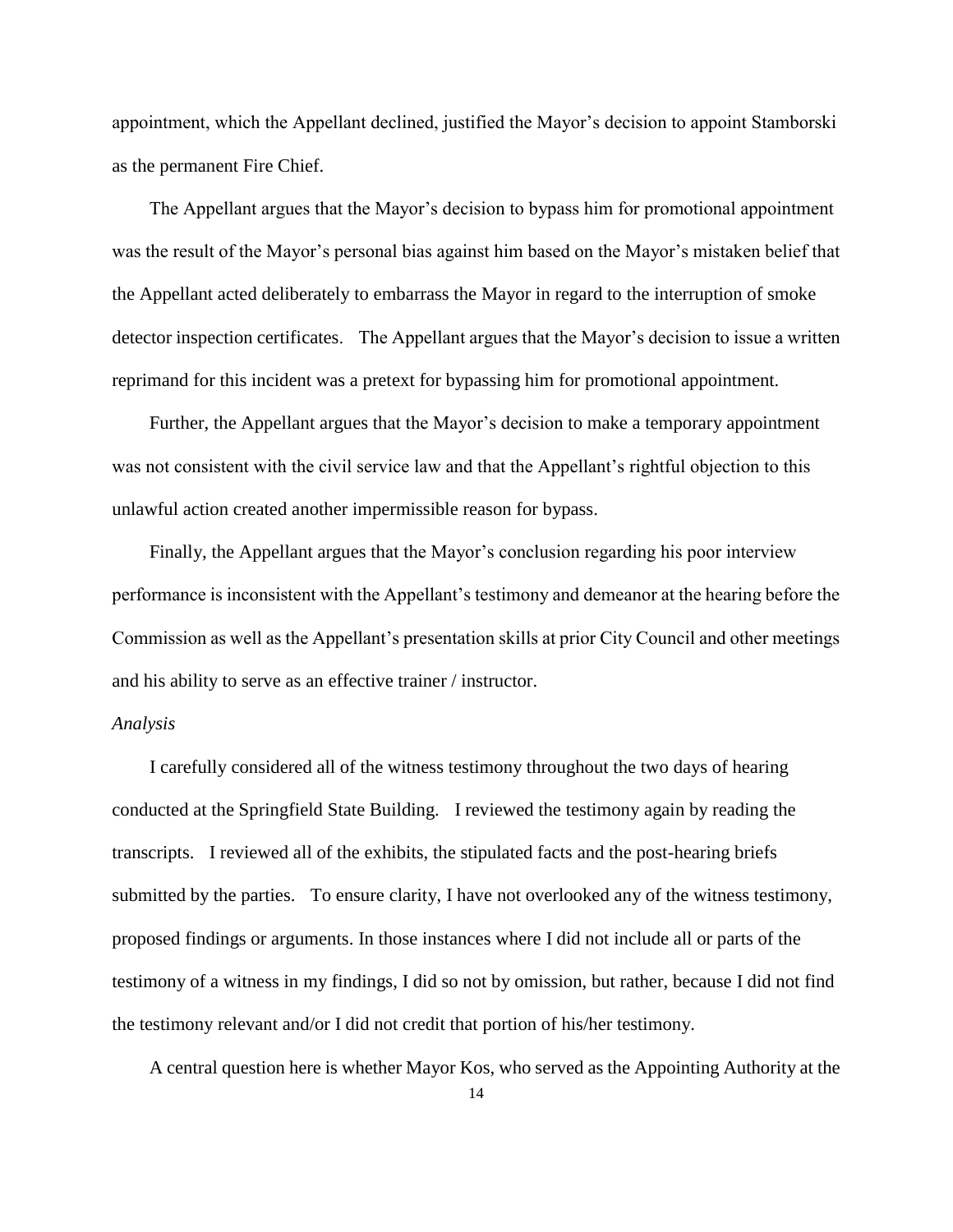time of this promotional appointment, had a personal bias against the Appellant. As referenced above, the Appellant argues that the Mayor developed a bias against him when the Mayor, according to the Appellant, mistakenly believed that the Appellant was trying to embarrass him by disrupting the City's permitting process, which in turn would hold up real estate closings in Chicopee. Although it is clear that Mayor Kos was angered by what he believed was the failure of the Appellant to inform him about the disruption to the permitting process, that occurred almost one month *after* Mayor Kos had already concluded that he was dissatisfied with the Appellant's interview (on February 19<sup>th</sup>) and well *after* he had told his then-Human Resources Director that he was hesitant to appoint either of the two candidates then under consideration to the position of Fire Chief.

 Based on the credible testimony of Mayor Kos, he (Mayor Kos) was taken aback by the Appellant's poor performance during the interview, in part because the majority of questions posed to the Appellant were the same questions asked of the Appellant when he sought promotion to Fire Chief approximately three years earlier. Further, the Mayor was troubled by the Appellant's inability to articulate a vision for the Department's future. In short, the Mayor's reservations about the Appellant's ability to serve as Fire Chief began well before the turn of events involving the smoke detector inspection certificates.

 That turns to the Appellant's argument that his interview performance could not possibly have been the proverbial train wreck recounted by the Mayor. Although, regrettably, that interview was not recorded, I did hear testimony from the City's then-Human Resources Director, who also participated in the interview. Importantly, the HR Director had a good working relationship with the Appellant; she believed that the Appellant was qualified to serve as Fire Chief; and she communicated that opinion directly to the Mayor. Even she, however, concluded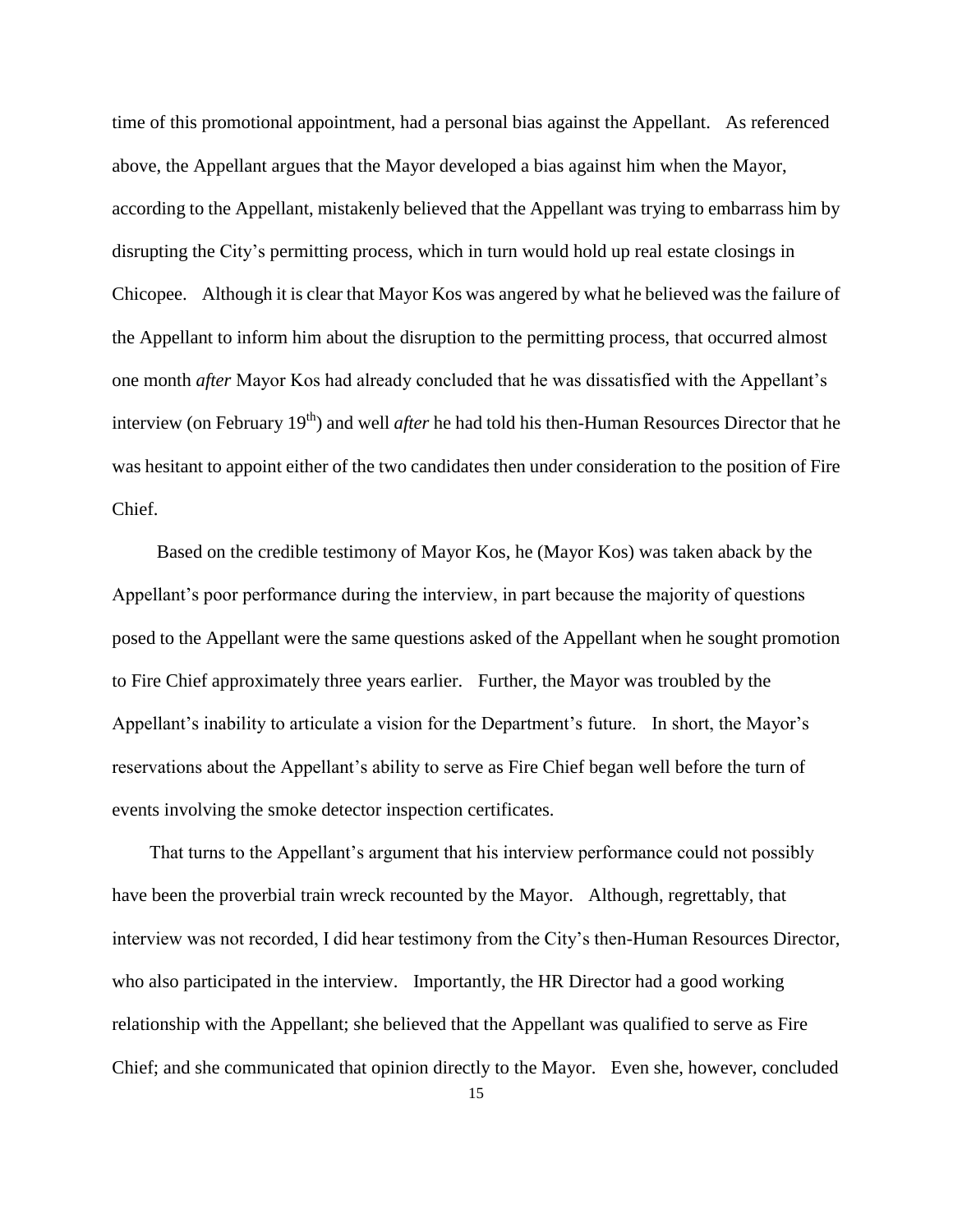that the Appellant's interview was poor and that he was unable to provide complete answers to standard questions. Finally, although the Appellant now describes the interview as more of an "interrogation" by the Mayor, the Appellant himself acknowledges that, if based solely on his interview performance in February 2019, he would not be in favor of his promotion if he was the Appointing Authority.

 Finally, in relation to the Appellant's interview, I did consider whether the Mayor's unvarnished – and unkind – description of the Appellant's demeanor during the interview was evidence of a personal bias against the Appellant. I credit the Appellant's candid testimony that he is challenged by a stutter that results in a temporary loss of words, or long pauses. I also credit the former Fire Chief's testimony that certain perceived or actual facial expressions by the Appellant are attributable to medical issues, making the Mayor's comments in this regard all the more regrettable. Based on the entirety of the Mayor Kos's testimony, however, I concluded that the Mayor's primary concern was the Appellant's overall inability to provide complete answers and/or articulate a vision for the future of the Fire Department, as opposed to the Appellant's demeanor or pauses between answers.

 Next, the Appellant argues that the Mayor's decision to bypass him was impermissibly based on the Appellant's decision to challenge the Mayor's legal authority to make a "temporary appointment" prior to making a final decision regarding a "permanent" appointment. That issue is somewhat of a red herring here. First, the issue ultimately before the Commission is not whether the Mayor was permitted to make a *temporary* promotional appointment under the civil service law, but, rather, whether he had reasonable justification to bypass the Appellant for the position of *permanent* Fire Chief. As the decision-making process was still underway, the Appellant got himself lost in the issue of whether the civil service law, in these circumstances,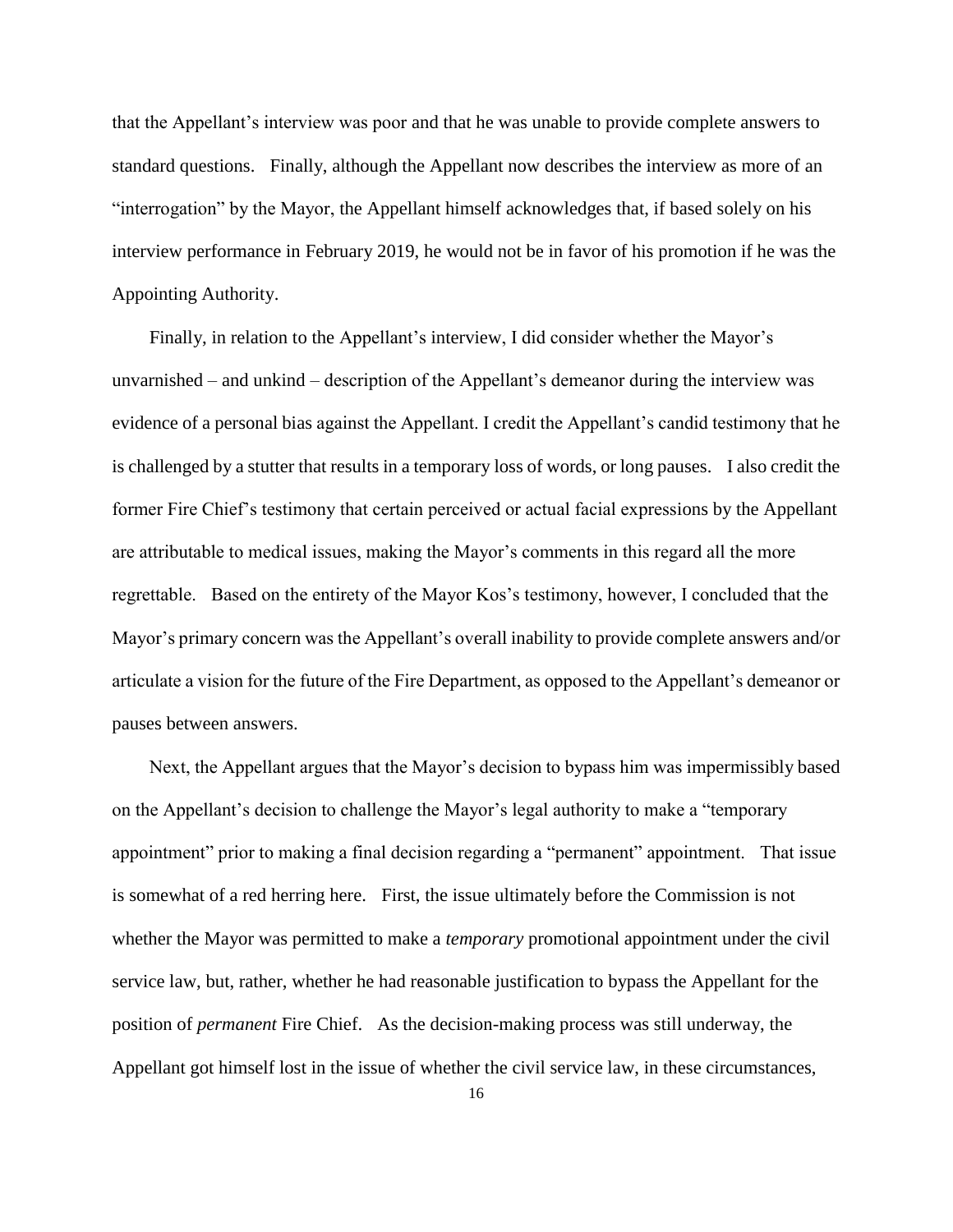permitted the use of a temporary appointment. I don't credit the Appellant's testimony that he, as he also stated to City officials at the time, was concerned that accepting a temporary appointment would "impugn his integrity". Rather, it is clear that the Appellant, focused on obtaining appointment as permanent Fire Chief at the time, believed it would be advantageous to him if he could show that the Mayor was not permitted to make a temporary appointment. The Appellant was apparently emboldened after purportedly obtaining advice from the Fire Chief at the time and a local attorney stating that the Mayor, based on the facts presented by the Appellant, was prohibited from making a temporary appointment. To the extent that it is relevant, albeit indirectly, to this appeal, the law is far from definitive on this issue and highly contextual, dependent in part on the motives of the Appointing Authority.

 In Somerville & another v. Somerville Municipal Employees Association, 20 Mass. App. Ct. 594 (1985), the Appeals Court stated in part that " … the law vests considerable authority in the 'appointing authority', who retains the sole power to decide whether to fill vacancies on either a permanent or temporary basis, citing Kenney v. McDonough, 315 Mass. 689, 693 (1994). While some parties have argued that the Court's decision in Somerville stands for the proposition that Appointing Authorities have the sole authority to deem a vacancy as permanent or temporary, the decision, read in the proper context, does not support that conclusion. Rather, when read in the proper context, it is clear that the Court in Somerville was stating that an Appointing Authority has the sole power to decide whether to *fill* vacancies, regardless of whether the vacancy in question is permanent or temporary. Put another way, the Court was clarifying that the civil service law does not require that every vacant civil service position be filled by the Appointing Authority.

 In Lee and O'Connor v. City of Springfield, 17 MCSR 157 (2004), the Appellants challenged the City's decision to retain temporary employees over permanent employees. As part of its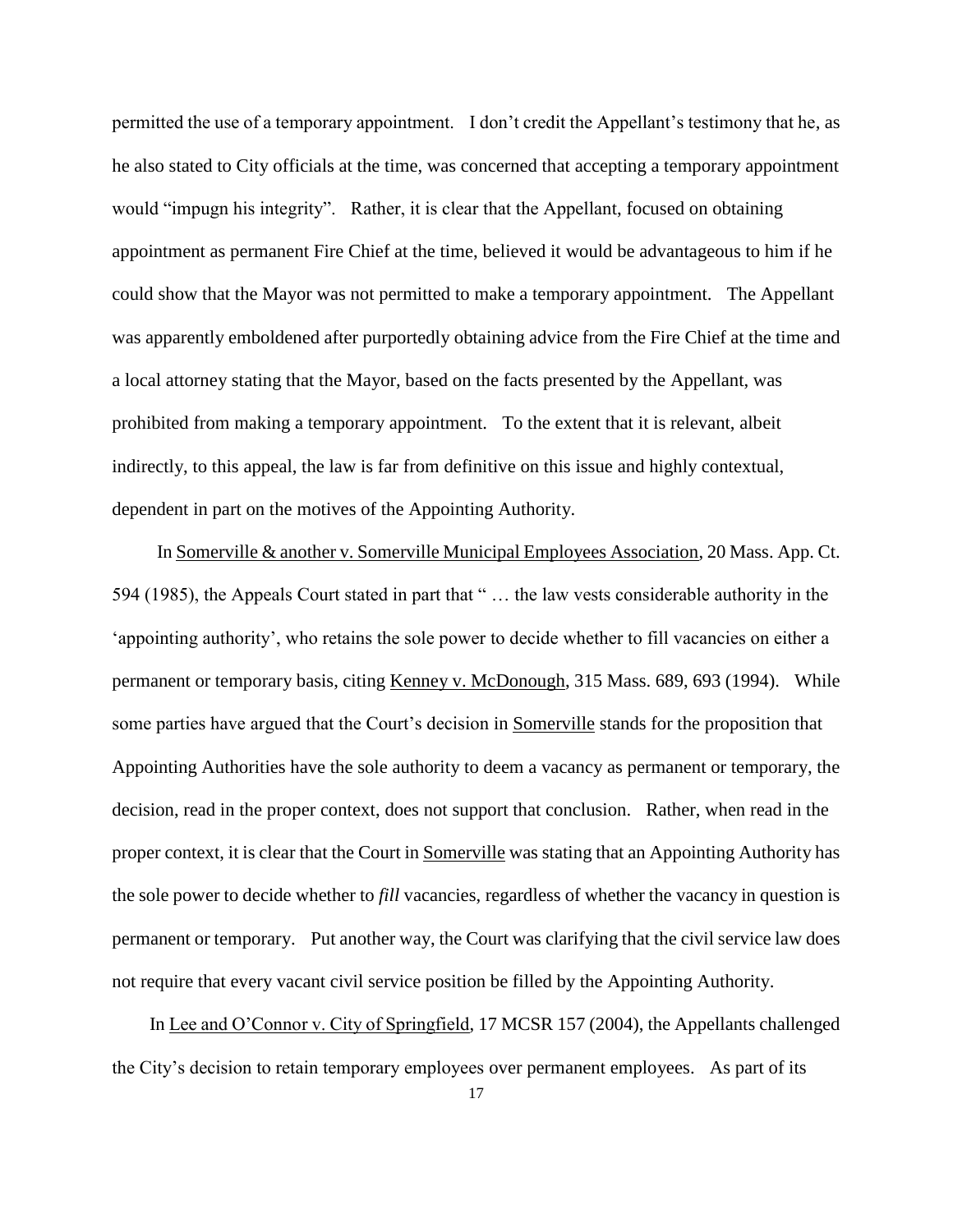decision allowing the Appellants' appeals, the Commission stated: "Appointing authorities may use temporary appointments in limited circumstances for certain employees who: (1) serve for a specified period of time; or (2) serve for the duration of a temporary vacancy<sup>2</sup> ... Temporary and provisional appointments are the exceptions to the civil service laws; yet …. the Appointing Authority had made eight times as many temporary or provisional appointments as it had made permanent appointments." The Commission's decision went on to state that: "While this need may have existed for some of the temporary appointments, it is doubtful that it existed for all thirteen of the temporary employees, who remained employed … The Appointing Authority's preference of making temporary appointments, instead of permanent appointments, is not in accord with the civil service laws, and the Commission does not approve of the Appointing Authority's actions." The Commission's decision in Lee and O'Connor confirms that the permissibility of temporary appointments is fact-specific, as opposed to formulaic and/or definitive.

 Applied here, I must decide whether the Mayor's decision to make a temporary appointment to the position of Fire Chief, prior to making a permanent appointment, was an attempt to circumvent the civil service law and/or prevent the Appellant from becoming the permanent Fire Chief. A preponderance of the evidence proves otherwise. Having concluded that the two candidates under consideration for Fire Chief at the time may not be suitable candidates, the Mayor had the option of letting the eligible list expire within several weeks and calling for a new examination. Once the eligible list expired, and until such time as a new list was established, the Mayor would have been free to appoint a Provisional Fire Chief, choosing from any member of the Fire Department, or even looking outside the Department for a Provisional Fire Chief. Instead,

÷,

<sup>&</sup>lt;sup>2</sup> "Temporary vacancy" is not defined under G.L. c. 31, s. 1.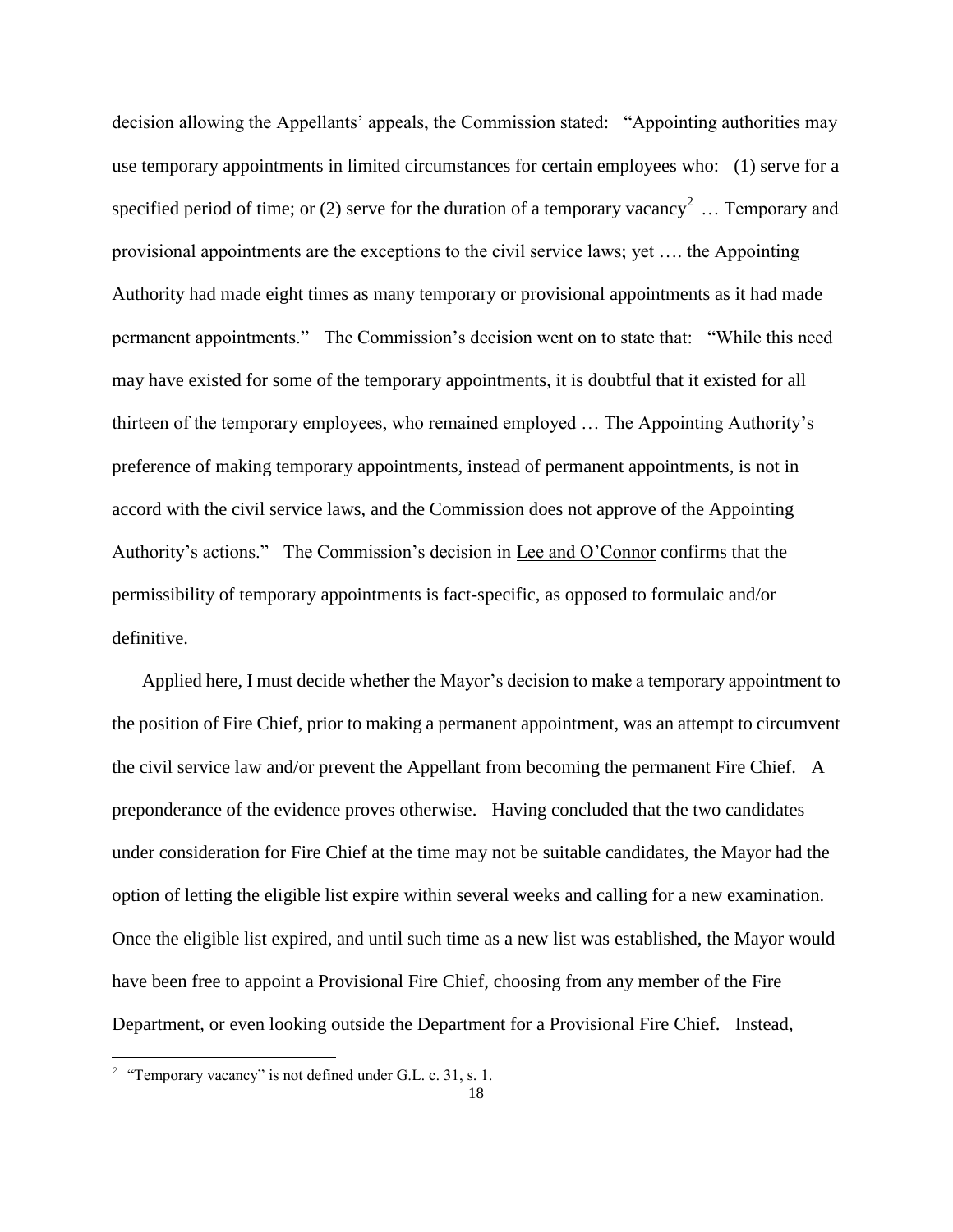leaving open the possibility that the Appellant's poor interview performance was not reflective of how he would perform as Fire Chief, the Mayor decided to offer the Appellant a temporary appointment. Although it did not involve a civil service position, the Mayor pursued a similar course of action regarding the appointment of a DPW Director, ultimately making the temporary appointment permanent after the candidate, who had not performed well during an interview, acquitted herself after a short period of time in the position. Having concluded that the Mayor's decision was not based on ulterior motives (i.e. – an attempt to prevent the Appellant from becoming the permanent Fire Chief), the Mayor's decision to offer to appoint the Appellant as a "temporary" Fire Chief for a short, specified period of time was not a violation of the civil service law or rules. The Appellant's inability to see the proverbial forest through the trees at the time, or even now, caused him to decline an opportunity that may well have resulted in this permanent appointment as Fire Chief several weeks later.

 That turns to the issue of the smoke detector inspection certificates. The Appellant is a model citizen. He served with distinction in the military on multiple occasions, including re-enlisting shortly after the attack on our country on September 11, 2001. He has dedicated his life to public service, including over twenty-five years in the City's Fire Department, where he has earned multiple commendations; obtained many certifications; and worked his way up from firefighter to Deputy Fire Chief. He is also a strong part of the community, having volunteered in several capacities. He is a proud father and has been married to his wife, who was present for every hour of the two-day hearing, for over thirty years. Here, however, in regard to the issuance of smoke detector inspection certificates, he made an uncharacteristically poor judgment.

 The Appellant was intimately familiar with the nuanced process regarding the issuance of these certificates and he understood that any hiccup in the process would have an immediate,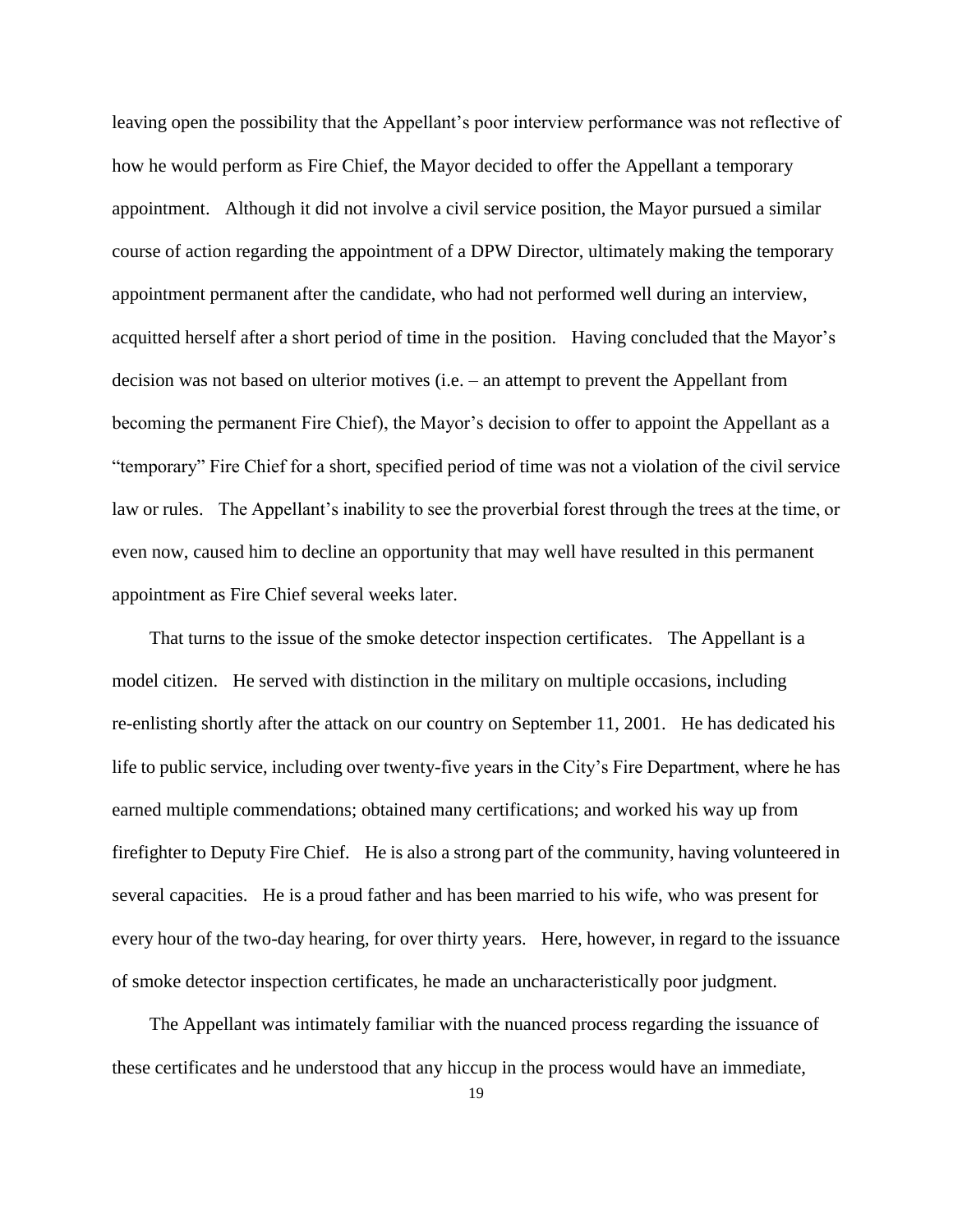disruptive impact on real estate closings. At the time, the Fire Department was completing 15-20 smoke detector inspections weekly. After completion, the fire inspector would go online and verify that the property met the state and local requirements, automatically triggering the issuance of a certificate that is required prior to any real estate closing. For approximately three years, those certificates contained the automated signature of former Chief Desmarais. The Appellant (and Desmarais) knew this would need to be addressed to ensure continuity in the certification process. Rather than alerting City officials of this, the Appellant, during a meeting with the City Solicitor and Human Resources Director, made a vague reference to permits, stating that, until a new Fire Chief was appointed, he (the Appellant), as the Executive Officer, would be in charge of the day-to-day operations of the Department, with the exception of permitting. Apparently, the Appellant believed that this vague reference would be just enough to show that he had alerted City officials when the inevitable turmoil started. That is precisely what happened, as real estate brokers became aware of the inability to complete real estate closings at the Registry of Deeds. One of those real estate brokers contacted Desmarais on his cell phone, apparently unaware that his retirement had taken effect a day earlier. Desmarais, on vacation in Florida, suggested that no permits would be issued until a new Chief was appointed, and directed the broker to call the Mayor. By this time, the Appellant, who had still not explicitly alerted City officials of the chaotic situation, was contacting the State Fire Marshall's Office. I listened carefully to the Appellant's testimony regarding his communication with the State Fire Marshall's Office. The Appellant was not attempting to facilitate a quick resolution to this matter. Rather, the purpose of the call was to confirm that, given the Fire Chief's retirement, no certificates could be issued at that time. The fact that the Appellant, at the time, failed to tell the Mayor about his communication with the State Fire Marshall's Office, only confirms that the Appellant was putting his own self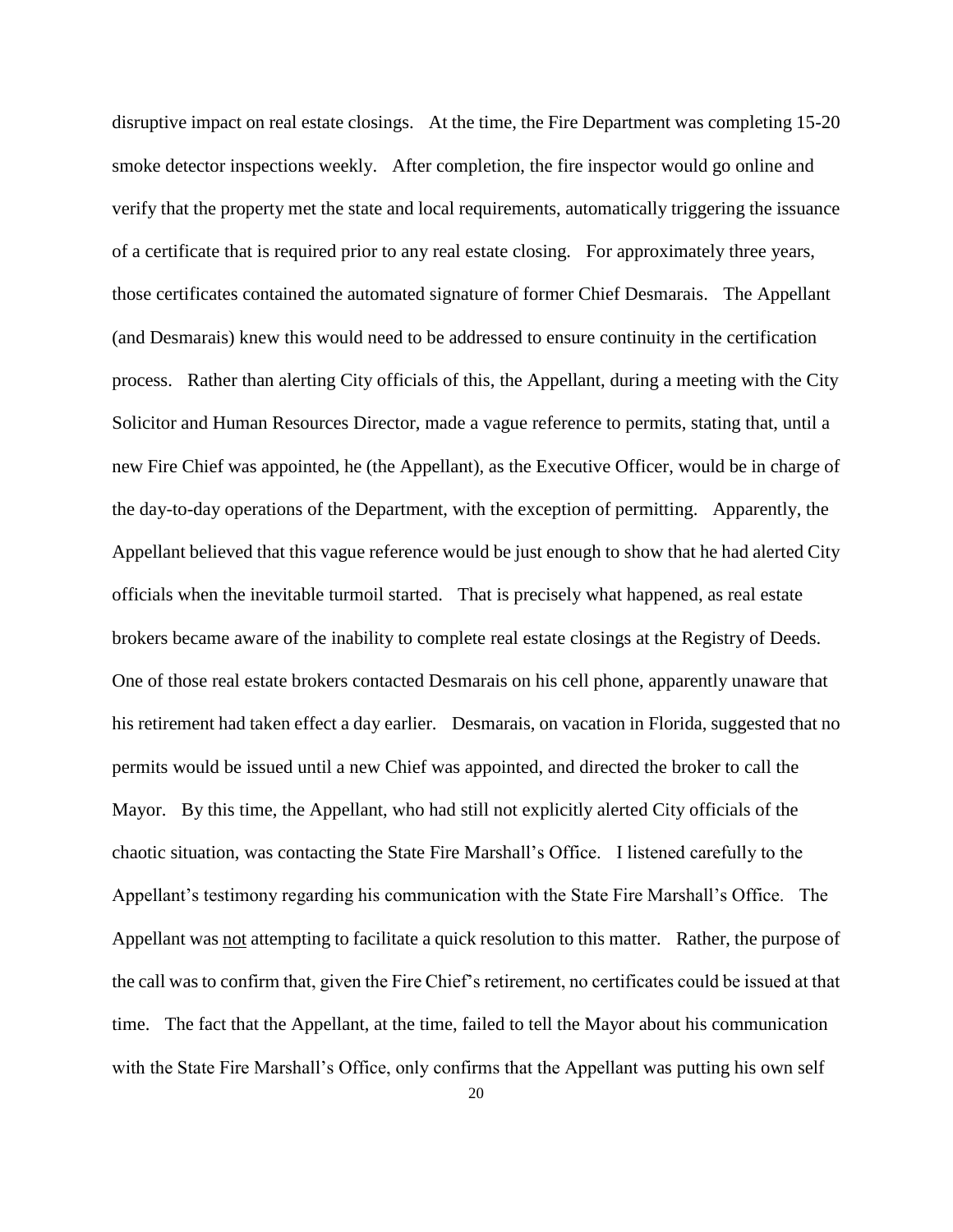interest over the best interests of the citizens of Chicopee. After carefully reviewing all of the testimony, I infer that the Appellant erroneously believed that the need to resolve this chaotic situation would force the Mayor's hand in regard to appointing him as a permanent Fire Chief. It was a serious error in judgment by the Appellant. It is also a valid reason for bypassing the Appellant for appointment as permanent Fire Chief.

 Finally, the preponderance of the evidence supports the positive reasons put forth by the City regarding the selected candidate, Mr. Stamborski. Once notified that he should have been given the opportunity to sign the Certification for Fire Chief, Mr. Stamborski responded enthusiastically and took the interview process seriously, preparing a written outline of his vision for the Department along with a list of short term and long term goals. He expounded on those points during an interview with the Fire Chief and new Human Resources Director where he was asked the same questions posed to the Appellant during his interview. While the Appellant suggested that Mr. Stamborski may have been prompted to prepare the written outline by some heads-up by the Human Resources Director, the preponderance of the evidence does not support that assertion. Both the Mayor and the Human Resources Director were genuinely impressed by Stamborski's enthusiasm, his ability to provide thoughtful answers and his overall vision for the Department. Ultimately, the Mayor offered Stamborski the same temporary appointment that the Appellant had declined. Mr. Stamborski accepted, successfully completed the assignments that had been originally planned to be assigned to the Appellant and was made permanent Fire Chief one day prior to the expiration of the eligible list.

 In summary, the decision to bypass the Appellant for promotional appointment was not based on any personal or political bias. Rather, the preponderance of the evidence shows that the City relied on valid reasons to bypass the Appellant including: a) the Appellant's poor interview